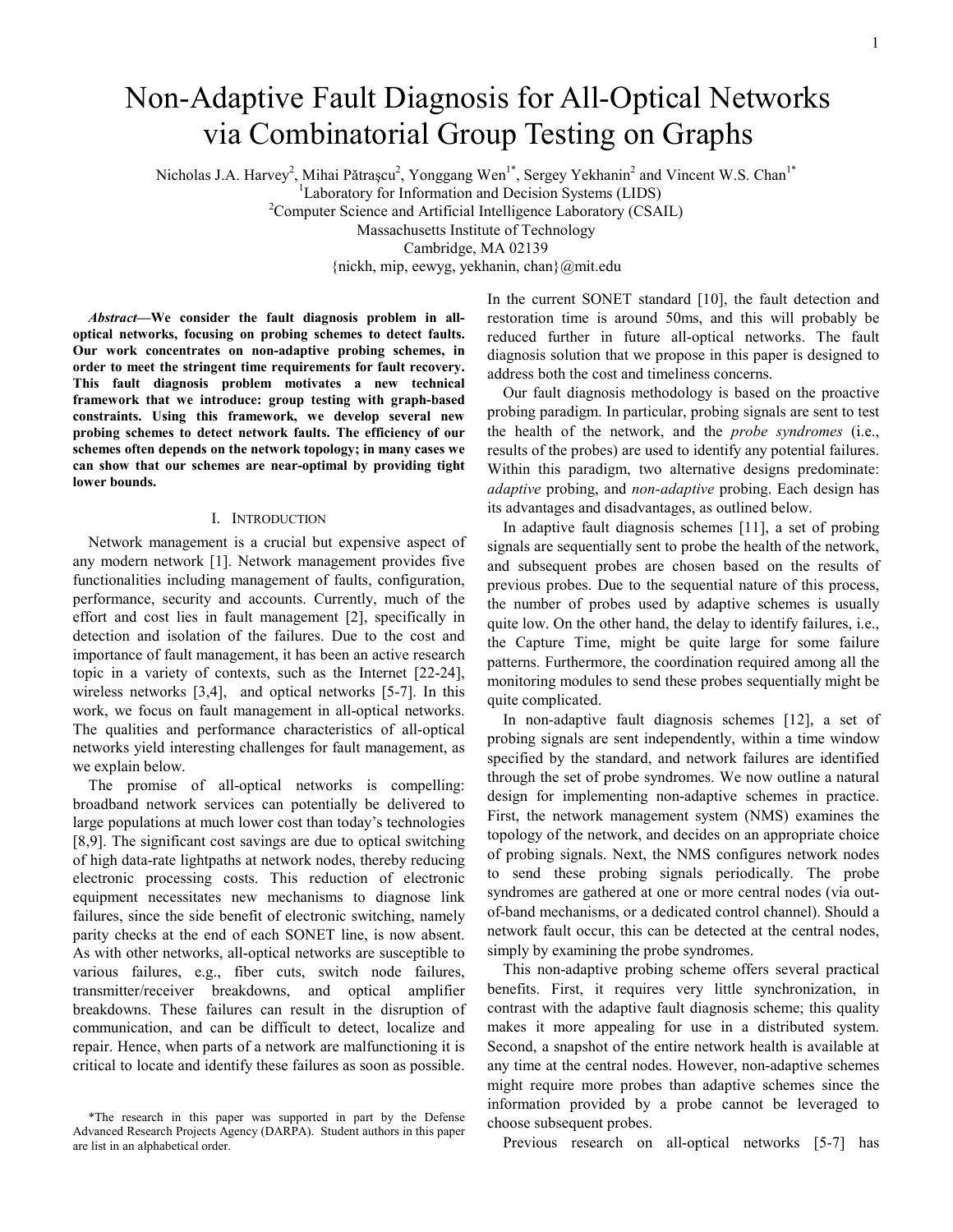investigated adaptive fault diagnosis schemes for networks with probabilistic node/link failures. In particular, based on information theoretic insights, the run-length probing scheme has been proposed, and its performance has been shown to be within 5% of the entropy lower bound. However, this scheme may require significant delay to identify failures in some large networks, or under certain network failure patterns. This undesirable delay is due to the adaptive nature of the probing scheme.

In this paper, we consider non-adaptive approaches to the fault diagnosis problem for all-optical networks. Instead of the probabilistic failure model used in previous work, this paper allows arbitrary failure patterns, assuming only that the number of failures is bounded, i.e., a worst-case failure model. Instead of sending optical probing signals sequentially, a predetermined set of optical probing signals are sent independently to probe the network state of health. The objective of this research is to develop algorithms to choose efficient non-adaptive probing schemes, thereby obtaining inexpensive fault diagnosis mechanisms.

Our fault detection methods are based on techniques from the field of combinatorial group testing (CGT) [13]. This field has a wide variety of practical applications, such as HIV screening, DNA testing, MAC design, and much more [15]. It has also been used in network management applications (see, e.g., [16]), but only to a limited degree. We believe that CGT is a powerful tool that can be used in a wide variety of network failure detection contexts, and we hope that our work will instigate its use more widely. The present paper considers only the context of all-optical networks since their performance characteristics lead to a natural application of CGT. More specifically, the switching characteristics of all-optical networks imply that probing several interconnected edges costs no more (in terms of transmitter/receiver cost) than probing a single network link.

In this work, we propose a variant of classical CGT in which the valid tests are determined by the structure of a graph. In the all-optical network context, this graph corresponds to the network topology, and the constraint on valid tests is due to the obvious condition that lightpaths can only traverse interconnected edges. To the best of our knowledge, this is a novel framework for CGT, and we believe it to deserve further study. We formally analyze the number of tests needed for certain interesting classes of graphs, and even arbitrary graphs (with performance depending on the topology). In some cases, we can give matching upper- and lower-bounds on the number of tests needed. Our algorithms have a common theme, which suggests a practical rule-ofthumb for efficient fault diagnosis: a fault-free sub-graph in the network topology should be identified, and used as a "hub" to diagnose other failures in the network.

The remainder of this paper is organized as follows. In Section II, we formulate the non-adaptive fault diagnosis problem. In Section III, we reinterpret this problem as the combinatorial group testing problem on graphs. In Section IV,



Fig.1. A walk over undirected graph can be implemented with a lightpath over practical all-optical network.

we describe algorithms and lower bounds for various classes of important network topologies: linear networks, complete networks, grid networks. In Section V, we consider trees and arbitrary graphs, and obtain efficient algorithms when the diameter is small and/or the graph does not have small cuts. Section VI concludes this paper.

#### II. THE NON-ADAPTIVE FAULT DIAGNOSIS PROBLEM

In this section, we present the permanent link failure model and a formal definition of a non-adaptive fault diagnosis algorithm from an engineering perspective.

#### A. Permanent Link Failure Model

In this paper, all-optical networks are abstracted as undirected graphs. An *undirected graph G* is an ordered pair of sets  $(V, E)$ , where V is the set of nodes, and E is the set of edges. The number of nodes is  $n$  and the number of edges is  $m$ . The terms links and edges are used interchangeably in this paper.

In our model, we assume links fail and nodes do not. This assumption is realistic: in all-optical networks, the passive optics used in network nodes is highly reliable. On the other hand, graph edges correspond to fiber links, optical amplifiers and transmitter/receivers, which are significantly more prone to failures [17]. We consider a permanent failure model, i.e., an edge is either failed or intact, and the failure status does not change over the period of diagnosis. We do not place any restriction on the edge failure patterns. Since it is unlikely that numerous edge failures happen simultaneously, we assume that the number of edges failures is upper bounded by a constant  $s \leq m$ ) at any instant. In this paper, we generally allow s to be arbitrary, although the case  $s = 1$  is often central.

## B. Non-Adaptive Fault Diagnosis Algorithm

In this paper, we focus on diagnosing network failures via the measurements of end-to-end probing signals. Specifically, each probe corresponds to sending an optical signal along some lightpath. We will illustrate the probing model in this sub-section.

A probe in the network corresponds to a walk (a sequence of adjacent edges, allowing repetitions) in the corresponding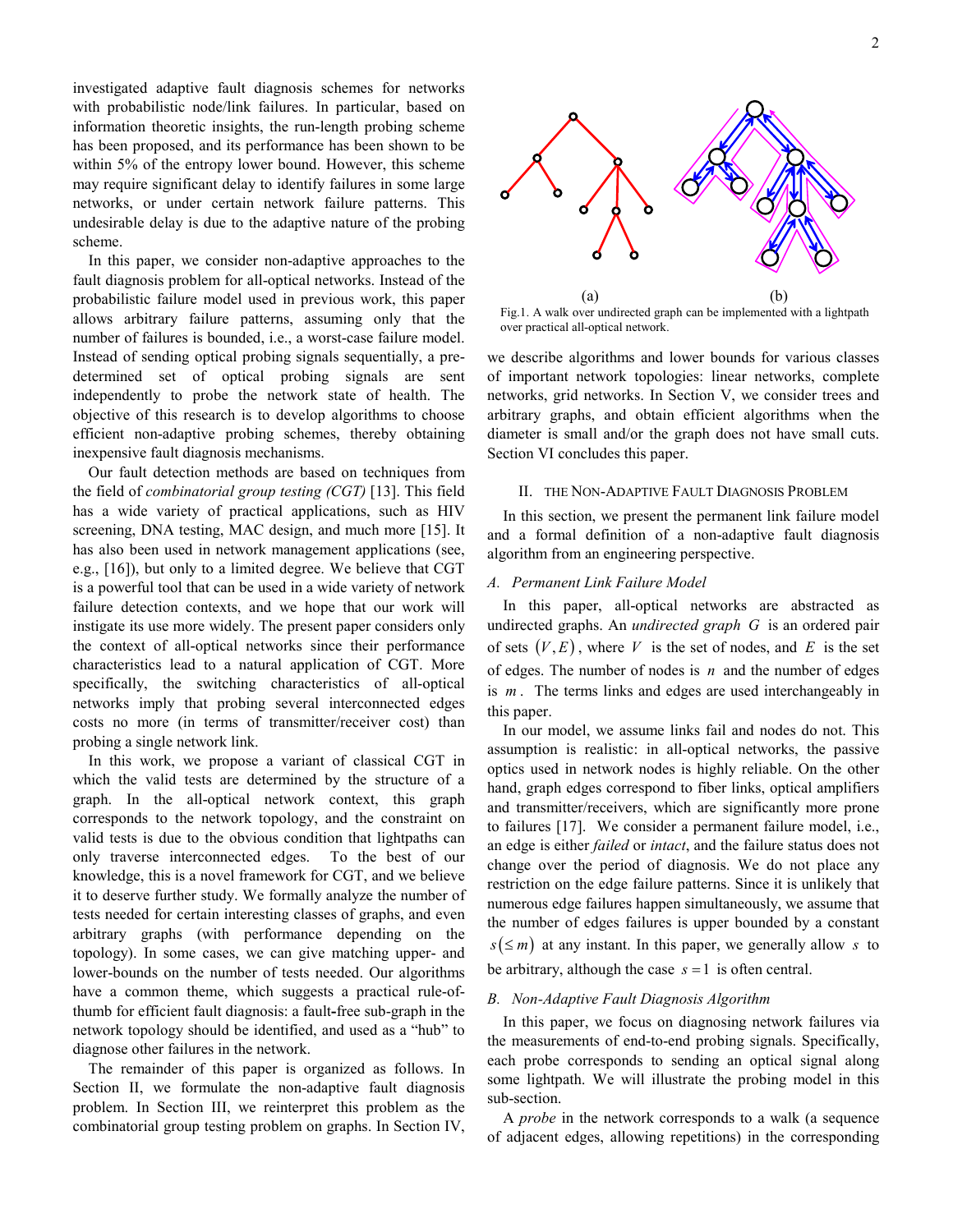

Fig.2. Two non-adaptive fault diagnosis algorithms for the 3-node ring network.

|                       | Scheme (a) | Scheme (b) |
|-----------------------|------------|------------|
| Number of Wavelengths |            |            |
| Number of $Tx/Rx$     |            |            |

Fig.3 The cost comparison between the two non-adaptive fault diagnosis algorithms in Fig. 2.

graph. Physically, each probe corresponds to a lightpath in the network. For example, a walk in the graph can constitute a sub-tree in the graph as in Fig. 1(a), which can be translated to a lightpath in practical all-optical networks as in Fig. 1(b). In Fig. 1(a), the network is abstracted as undirected graph, whose nodes correspond to the optical switches and links correspond to the optical fibers and transmitters/receivers. In practical alloptical networks, each link represents two parallel optical fibers transmitting signals in opposite directions. As shown in Fig. 1(b), we can replace each link in Fig. 1(a) by two directed arcs in opposite directions, whose failures are perfectly correlated since they are usually contained in the same conduit. In this way, each walk can be implemented as a probe by sending a diagnosis signal along the directed lightpath, as illustrated in Fig. 1(b). Moreover, a physically feasible probe must satisfy one additional property: each network link is traversed at most once in each direction. We call such a probe a permissible probe. The probes generated by our algorithms in Section IV and V are all permissible probes.

 When an optical signal is sent along a given lightpath, the signal will arrive at the destination if all edges along the lightpath are intact. Otherwise, if there is at least one failed edge on the lightpath, the signal never reaches the destination (or the quality of the signal is unacceptable). The result of each probe is called the probe *syndrome*, denoted as  $r = 0$  if the probing signal arrives successfully; and  $r = 1$  otherwise.

A non-adaptive fault diagnosis scheme is a method for sending optical signals (i.e., probes) along a set of predetermined lightpaths in the network such that up to s edge failures can be identified by examining the set of probe syndromes. For example, as shown in Fig 2, both sets of probes can identify any single edge which has failed.

|   |  | Ω |   |  |  |
|---|--|---|---|--|--|
|   |  |   |   |  |  |
| 0 |  |   | v |  |  |

Fig. 4 The diagnosis matrix for the logarithmic testing procedure with m=7. Columns correspond to elements to be tested, and rows correspond to tests.

Besides the capture time, another key design consideration of our research is the cost of the fault diagnosis scheme. For all-optical networks, the cost of a lightpath probe includes the cost of the transmitter/receiver hardware, and the wavelength usage. For the scheme in Fig. 2(a), the number of wavelengths used is 1 because no probed lightpath overlaps with another. The number of transmitters/receiver pairs is 3 because three probe lightpaths are employed. For the scheme in Fig. 2(b), the number of wavelength is 2 because of the overlapped lightpaths, and the number of transmitters/receivers pairs is 2. This comparison is summarized in Fig. 3. If the usage of wavelength is the dominant cost, Scheme 2(a) is preferable to Scheme 2(b). On the other hand, if the cost of transmitter/ receiver pairs dominates, Scheme 2(b) is preferable. Our design considers only the transmitter/receiver hardware cost because in practical optical networks, the cost of wavelength is negligible compared to the cost of hardware. Therefore minimizing the cost is equivalent to minimizing the number of probes sent. This design objective has an additional benefit: minimizing the number of probes also reduces the amount of management information, with commensurate improvements in transferring, storing and processing this information.

In summary, the objective of this research is to develop efficient non-adaptive fault diagnosis schemes with minimum number of probes, thereby minimizing the fault diagnosis cost.

#### III. COMBINATORIAL GROUP TESTING (CGT)

In this section, we present relevant theoretical background on the combinatorial group testing (CGT) problem.

The general problem is defined as follows. Consider a set S of m elements, each of which is either intact or failed. The maximum number of failed elements is bounded by  $s$ , which we think of as being small relative to  $m$ . We are allowed to perform group tests of the following form: specify a subset  $t \subset S$ , run the group test on t, and learn if there is at least one faulty element in  $t$ . Our objective is to discover all faulty elements, while using the smallest possible number of group tests. It has been shown that the non-adaptive combinatorial group testing problem is equivalent to the superimposed code problem [14].

Let  $T^*(m, s)$  denote the minimum number of non-adaptive group tests needed to locate up to s failed elements in a set of size *m*. It is obvious that  $T^*(m, s) \le m$ , since we can test each element individually. The total number of failure patterns is  $N(m, s) = \sum_{k=0}^{n}$  $(s) = \sum_{s=1}^{s}$ k  $N(m,s) = \sum_{k=0}^{s} {m \choose k}$  $=\sum_{k=0}^{s} {m \choose k}$ , so the minimum number of probes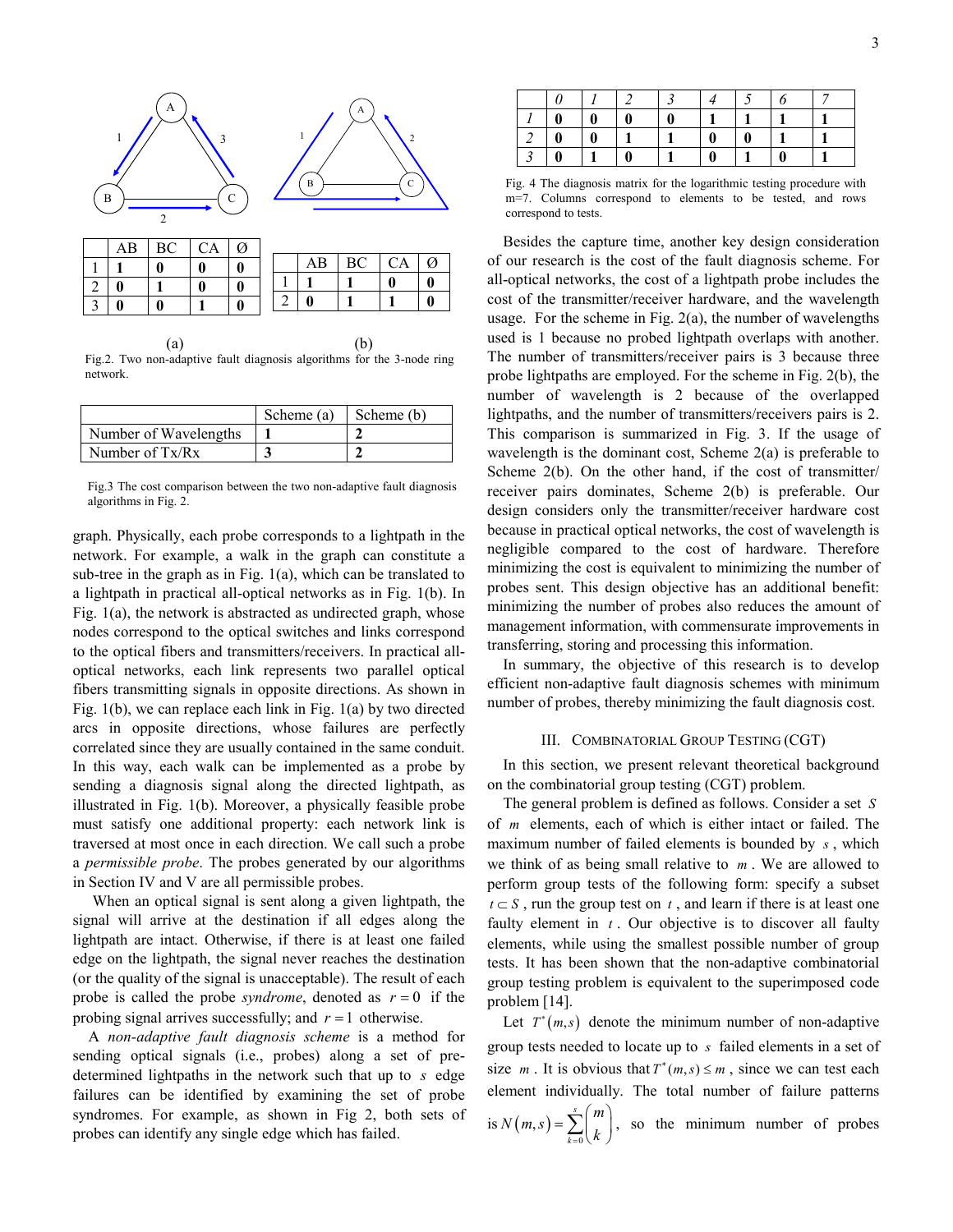needed to distinguish between these patterns is at least  $log_2 N(m, s)$ . Hence,  $log_2 N(m, s) \le T^*(m, s) \le m$ . In particular, if  $s = 1$ , the minimum number of non-adaptive probes needed is bounded as follows:

$$
\log_2(m+1) \le T^*(m,1) \le m . \tag{1}
$$

For arbitrary s and sufficiently large  $m$ , it has been shown that  $T^*(m, s)$  can be bounded<sup>1</sup> as,

$$
\Omega\left(\frac{s^2}{\log s}\log m\right) \le T^*\left(m, s\right) \le \mathcal{O}\left(s^2 \log m\right),\tag{2}
$$

where the upper bound comes from [14] and is essentially a simple random superimposed coding argument, and the lower bound is due to D'yachkov and Rykov [18].

From any non-adaptive combinatorial group testing algorithm with  $T(m, s)$  tests, we construct a testing matrix with  $T(m, s)$  rows and  $N(m, s)$  columns, where each row corresponds to a group test and each column corresponds to a failure pattern. We set  $c_{ij} = 1$  if failure pattern j fails in group test *i*; otherwise,  $c_{ij} = 0$ . As a simple illustration, consider the case of  $s = 1$  and  $m = 7$ ; the testing matrix is shown in Fig 4. In this case, the algorithm performs three group tests. The elements involved in these tests are respectively  $\{4, 5, 6, 7\}$ ,  $\{2, 3, 6, 7\}$  and  $\{1, 3, 5, 7\}$ . If element i has failed, the results of the tests are identical to column  $i$ , which is the binary representation of  $i$ . If no element has failed, all tests return zero. Thus  $T(7,1) = 3$ , which corresponds to the lower bound of (1).

A similar construction yields an efficient procedure to find a single failed element in any group of m elements. This procedure plays an important role in the fault diagnosis algorithms of Section IV and V. The construction involves a matrix with ceil $(log(m+1))$  rows (corresponding to the tests) and m+1 rows (corresponding to the m+1 possible failure patterns). Column 0 corresponds to the scenario in which all elements are intact, and column i  $(i = 1, \dots, m)$  corresponds to the scenario in which element  $i$  has failed. We set column  $i$  of the matrix to be the binary representation of  $i$ . Each row corresponds to a group test which tests the subset of objects which have 1 entry in the row of the diagnosis matrix. It is easy to see that if item  $i$  is failed then the outcome of the tests will be precisely the binary representation of *i*. For convenience, we refer to this procedure as the logarithmic testing procedure (LTP).

In our formulation of the non-adaptive fault diagnosis problem, there are up to  $s$  edge failures among the set of  $m$ network edges. A set of permissible probes are sent

 $f(n) = O(g(n))$  means that there exists a constant c and integer N such that  $f(n) \le cg(n)$  for all  $n > N$ .  $f(n) = \Omega(g(n))$  means that  $g(n) = O(f(n))$ .  $f(n) = O(g(n))$  means both  $f(n) = O(g(n))$  and  $f(n) = \Omega(g(n))$ .

concurrently to test whether any edge of the corresponding walk has failed. It follows that the non-adaptive fault diagnosis problem is equivalent to a non-adaptive combinatorial group testing problem, under the constraint that the group test can be performed only if it corresponds to a permissible probe. We call this variant of CGT the problem of combinatorial group testing on graphs. We address the non-adaptive fault diagnosis problem by proving several results concerning combinatorial group testing on graphs.

#### IV. EFFICIENT FAULT DIAGNOSIS IN REGULAR NETWORKS

In this section, we will present efficient non-adaptive fault diagnosis algorithms for important "regular" network topologies, and characterize the minimum number of nonadaptive probes to identify up to s failed edges in the network topology G. This quantity is denoted as  $L^*(G,s)$ . The algorithms that we present can also be considered as algorithms for combinatorial group testing on graphs.

#### A. Networks with Linear or Ring Topologies

Linear topologies are used intensively in optical networks. Ring topologies are also widely used and are largely similar to linear networks, from a fault diagnosis perspective.

Consider a network consisting of  $n$  nodes, indexed by integers  $0, 1, \dots, n-1$ . For all  $1 \le i \le n-2$ , node i is connected to node  $i-1$  and node  $i+1$ , so the number of edges is  $m = n - 1$ . For a linear network with m edges, we can establish the following result.

Theorem 1: The minimum number of non-adaptive probes, i.e.,  $L^*(G, s = 1)$ , to locate up to a single edge failure in a linear network of m edges is precisely  $\lceil n/2 \rceil$  or equivalently  $\lceil (m+1)/2 \rceil$ .

## Proof:

Let  $t$  be an arbitrary probe in a linear network. Let  $a$  the node with smallest index that is contained in  $t$ , and  $b$  the node with largest index contained in  $t$ . Note that probe  $t$  is equivalent to a path from node  $a$  to node  $b$ . We use the notation  $t = [a, b]$  and call  $a(b)$  the head (tail) of t.

First we establish the lower bound. Let  $T = \{t_1, \dots, t_l\}$  be a set of probes that allows locating a single edge failure. Suppose  $2l < n$ ; then there exists a node i that is neither a head or a tail of any test  $t_j$ . Considering the following two cases:

- $i = 0$  or  $n-1$ : In such case, no probe  $t_j$  includes an edge that is adjacent to node  $i$ . Therefore, probe algorithm cannot separate between the case when all edges are intact and the case when edge adjacent to node i has failed.
- $1 \le i \le n-2$ : In such case, every test  $t_j$  either contains or does not contain both edge  $(i-1, i)$  and edge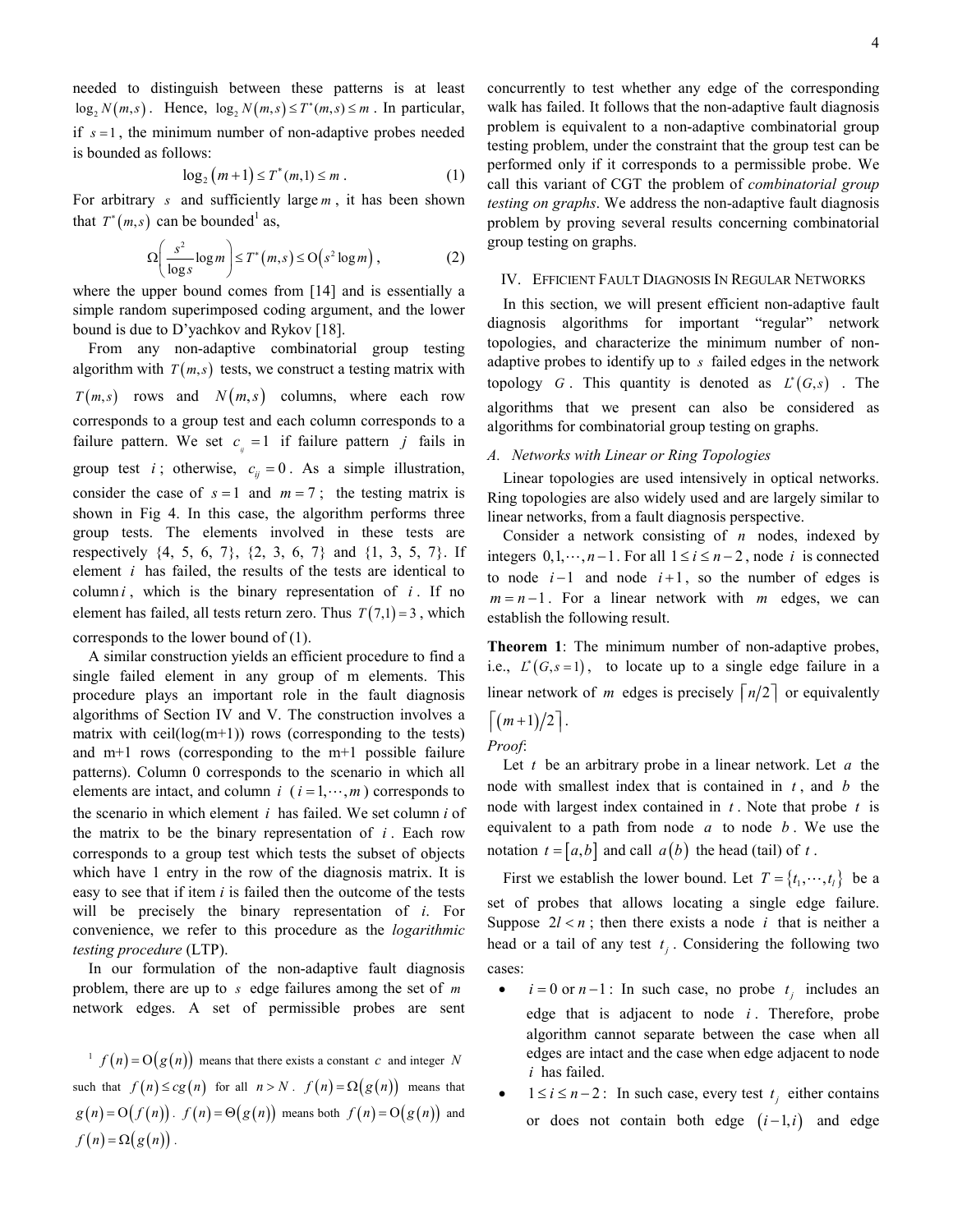

Fig. 5. (a) A 2-D grid with 25 nodes with at most 7 failures. The failure of edge e cannot be detected efficiently by non-adaptive tests. (b) a single probe to test edge 1 and edge 3 on column 1; (c) a single probe to test column 2 and column 4; (d) single probes to test the  $2<sup>nd</sup>$  edge on all rows and the 5<sup>th</sup> edge on all rows.

 $(i, i+1)$  simultaneously. Therefore, the probe algorithm cannot separate between the case when edge  $(i-1, i)$ has failed and the case when failure edge  $(i, i+1)$  has failed.

In both cases, we arrive at a contradiction and conclude that  $l \geq \lceil n/2 \rceil$  is a necessary condition.

Now, we proceed to the upper bound. Consider the probe test  $\{t_j\}$ , where  $t_j = \lfloor j, j + \lfloor n/2 \rfloor \rfloor$  for  $0 \le j \le \lceil n/2 \rceil - 1$ . Clearly, every edge *e* belongs to some test  $t_j$ . Therefore all we need to show is that, for every pair of edges  $e_1 \neq e_2$  there is a test  $t_j$  that contains exactly one of the edges. This will imply that given all the probe syndromes, one can locate the faulty edge or decide that no failure has occurred. Let  $e_1 = [t_1, h_1]$ and  $e_2 = [t_1, h_2]$ . Without loss of generality, we assume  $h_1 \le t_2$ . Consider the following two cases:

- $h_1 \ge \lceil n/2 \rceil$ : In such case, the test  $\lfloor h_1 \lceil n/2 \rceil, h_1 \rfloor$ contains  $e_1$  but not  $e_2$ .
- $h_1 < \lceil n/2 \rceil$ : In such case, either the test  $\lfloor h_1, h_1 + \lceil n/2 \rceil \rfloor$  or the test  $\lfloor \lceil n/2 \rceil, n-1 \rfloor$  contains  $e_2$ but not  $e_1$ .

This completes the proof.  $Q.E.D.$ 

This  $\Theta(m)$  bound for linear networks is much larger than the upper bound of  $O(log m)$  for the LTP procedure. Intuitively, the low connectivity of the network topology restricts the possible tests to such an extent that testing becomes inefficient. Note that with a linear lower bound, s becomes irrelevant (we can handle any s with m probes).

#### B. Networks with 2-D Grid Topologies

The sub-section considers two-dimensional grid networks of size  $\sqrt{m} \times \sqrt{m}$ . Such structures are also commonly used as interconnection networks [19]; in the context of all-optical networks, they are sometimes called Manhattan networks. Fig 5 illustrates the case of  $m = 25$ . The following algorithm gives an optimal non-adaptive fault diagnosis scheme for 2-D grids.

## Algorithm 1: Testing for a single failure in 2-D grid networks Step 1a:

 Test all edges in column 1 using a single probe; Step 1b:

 Perform the LTP on edges on column 1 using edges between column 1 and column 2 and edges on column 2 to navigate necessary probes. Fig. 5(b) illustrates a single probe to test edge 1 and edge 3 on column 1.

## Step 2a:

Test all edges in row 1 using a single probe;

Step 2b:

Perform the LTP on edges on row 1 using edges between row 1 and row 2 and edges on row 2 to navigate necessary probes. (This is similar to Step 1b.)

## Step 3a:

Perform the LTP on row 2 through row  $\sqrt{m}$  (an entire row is treated as a single element for testing purposes). The edges on column 1 are used to navigate between rows. Fig.  $6(c)$ illustrates a single probe to test row 2 and row 4.

Step 3b:

Perform the LTP on the individual row edges (the elements are  $s_1, \dots, s_{\sqrt{m}}$ , where  $s_i = \left\{ i^{\text{th}} \text{ edge of row } j: 2 \le j \le \sqrt{m} \right\}$ ).

The column edges and the edges of row 1 are used to navigate between rows. Fig.  $5(d)$  illustrates a single probe to test the  $2<sup>nd</sup>$ edges on all rows and the  $4<sup>th</sup>$  edge on all rows.

## Step 4a:

Perform the LTP on column 2 through column  $\sqrt{m}$ , in a manner analogous to Step 3a;

#### Step 4b:

Perform the LTP on the column edges, in a manner analogous to Step 3a.

The correctness of Algorithm 1 is shown in Appendix A. Since only permissible probes can be used, we cannot probe an arbitrary subset of edges in the network topology, and thus the combinatorial group testing algorithms cannot be applied directly. Instead, our algorithm first identifies a fault-free subgraph in the topology, and then uses the fault-free sub-graph to navigate the necessary probes required by the optimal logarithm testing procedure. Algorithm 1 uses only 6 LTPs, each over a set of  $\sqrt{m}$  elements, plus two additional probes. It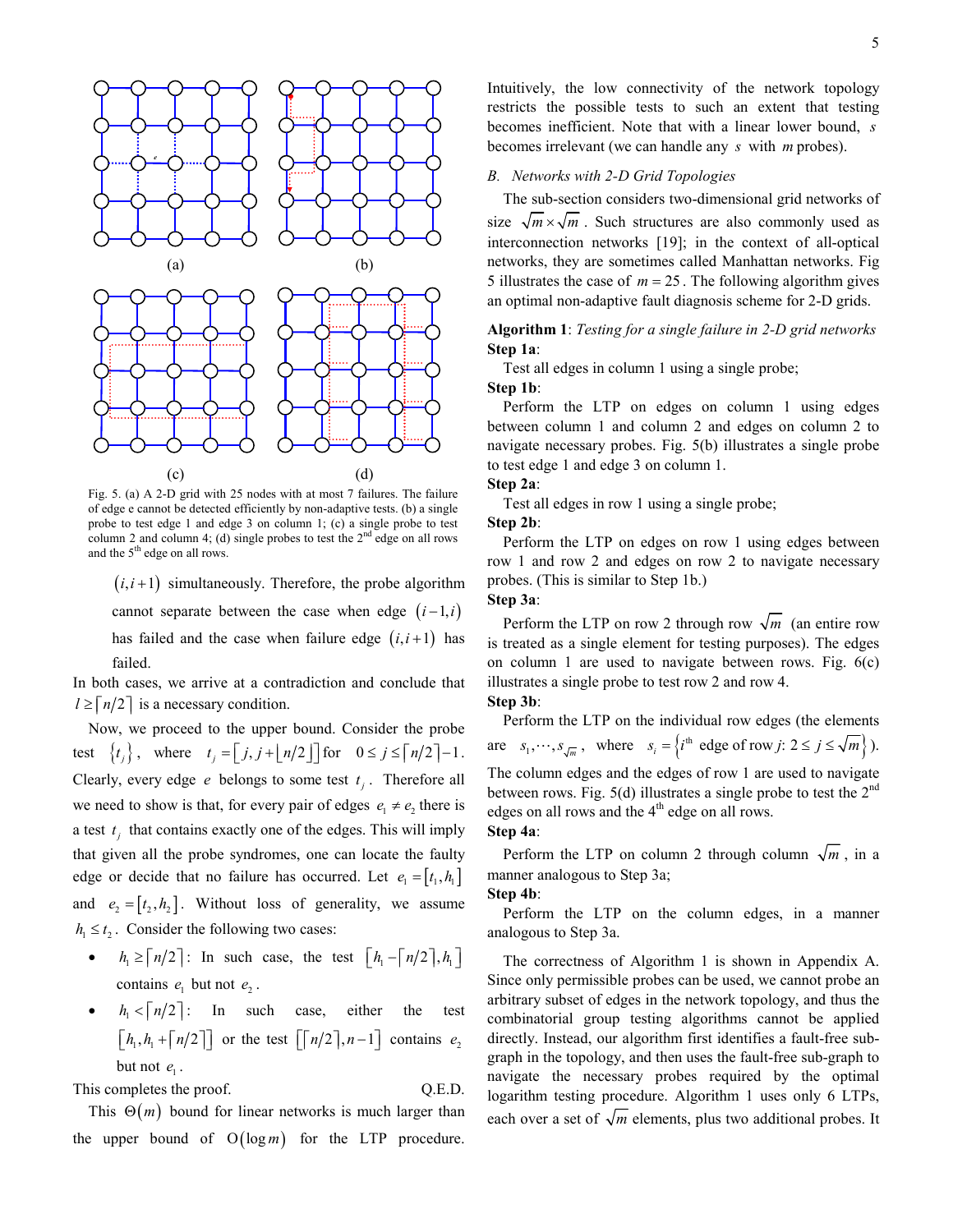

Fig.6. Complete graph of  $n = 5$ , where node v and its neighborhood is chosen to navigate probes.

follows that the total number of probes used is only  $O(log m)$ . Combining this result with the lower bound of (1), we have established our main result for 2-D grid networks as follows.

**Theorem 2:**  $\Theta(\log m)$  probes are necessary and sufficient to identify a single edge failure in a 2-D grid network of size  $\sqrt{m} \times \sqrt{m}$ .

In general, if multiple failures can occur simultaneously, more probes are needed. This phenomenon can be intuitively explained as follows. An edge  $e$  can hide behind a small cut which separates it from the rest of the network. If all the edges of this cut have failed, the only way to test whether edge  $e$  has also failed is to probe edge  $e$  by itself. Theorem 3 illustrates this phenomenon formally.

**Theorem 3**: If at least 7 failures can occur,  $\Theta(m)$  probes are needed to identify all the edge failures in a 2-D grid network. Proof:

Consider Fig.  $5(a)$ , in which the 6 edges adjacent to edge e have failed. The only way to test whether edge  $e$  has also failed is to probe edge e itself. However, the identity of edge e is not known when the algorithm chooses its probes, due to the non-adaptive nature of the algorithm. Therefore, the algorithm can only know whether edge  $e$  has also failed if it performs  $\Omega(n)$  probes. Combining the upper bound of (1), this completes the proof. Q.E.D.

#### C. Networks with Fully-Connected Topologies

This sub-section deals with the non-adaptive fault diagnosis problem for all-optical networks whose topologies are complete graphs. In particular, for a topology of  $n$  nodes, each node is connected to all other nodes in the network, resulting in  $m = n(n-1)/2$  edges in the network. Complete graphs of *n* nodes are denoted as  $K_n$ , where  $n = 5$  is illustrated in Fig. 6. For such a network, we propose the following non-adaptive fault diagnosis algorithm.

## Algorithm 2: Testing for a single failure in complete networks Step 1a:

Arbitrarily pick a node  $v$  and define its neighborhood subgraph  $B(v)$  as the n-1 edges which connects it to al other nodes. As shown in Fig. 6, it is a star topology centered at node  $\nu$ .

#### Step 1b:

Perform the LTP on the sub-graph  $B(v)$ .

```
Step 2:
```
Perform the LTP on the rest of the graph, i.e., an  $K_{n-1}$ , using the sub-graph  $B(v)$  to navigate all the probes if needed.

The correctness of Algorithm 1 can be shown similarly as for Algorithm 1. As in Algorithm 1, Algorithm 3 first identifies a fault-free sub-graph in the network and uses it to navigate the LTP procedure. Algorithm 3 uses two LTPs of size  $(n-1)$  and size  $(n-1)(n-2)/2$ , and therefore the number of probes requires is  $O(log m)$ . Combining this result with the lower bound of (1), we have established our main result for complete networks as follows.

**Theorem 4:**  $\Theta(\log m)$  probes are necessary and sufficient to identify a single edge failure in a fully connected network with m edges.

## V. EFFICIENT DIAGNOSIS WITH ARBITRARY TOPOLOGIES

We now provide efficient testing algorithms for arbitrary graphs and arbitrary trees. The algorithms depend on the diameter and/or the connectivity of the graph. On practical networks, we expect the diameter to be relatively small, and the connectivity to be large (for failure resilience).

## A. Networks with Well-Connected Topologies

As shown in Section IV, identifying multiple failed edges in some networks (e.g., 2-D grid networks) requires exponentially more probes than that for a *single* failed edge. As was illustrated in Fig. 6(a), the high complexity is caused by edges that can hide behind small cuts. One might conjecture that this phenomenon does not occur in graphs with sufficiently high connectivity. The following theorem proves such a result.

**Theorem 5:** If a graph  $G$  contains  $s+1$  edge-disjoint spanning trees<sup>2</sup>, the minimum number of non-adaptive probes required to identify up to s failed edges, i.e.,  $L^*(G,s)$ , is bounded by  $T^*(m,s) \leq L^*(G,s) \leq O(s \cdot T^*(m,s))$ , where  $T^*(m,s)$ is the minimum number of tests to identify s positive elements in a set of size  $m$ . In particular, this holds in a network topology with edge-connectivity<sup>3</sup> at least  $2(s+1)$ .

#### Proof:

First, the lower bound follows from the fact that the nonadaptive fault diagnosis problem is equivalent to the combinatorial group testing problem with an additional constraint of feasible probes.

Second, the Tutte-Nash-Williams theorem [20,21] implies that such a network with edge connectivity of at least

 $2^2$  A spanning tree of a graph is a subgraph that contains all the nodes and is tree.

 $3$  Edge connectivity means the minimum cardinality of all edge cuts in the network.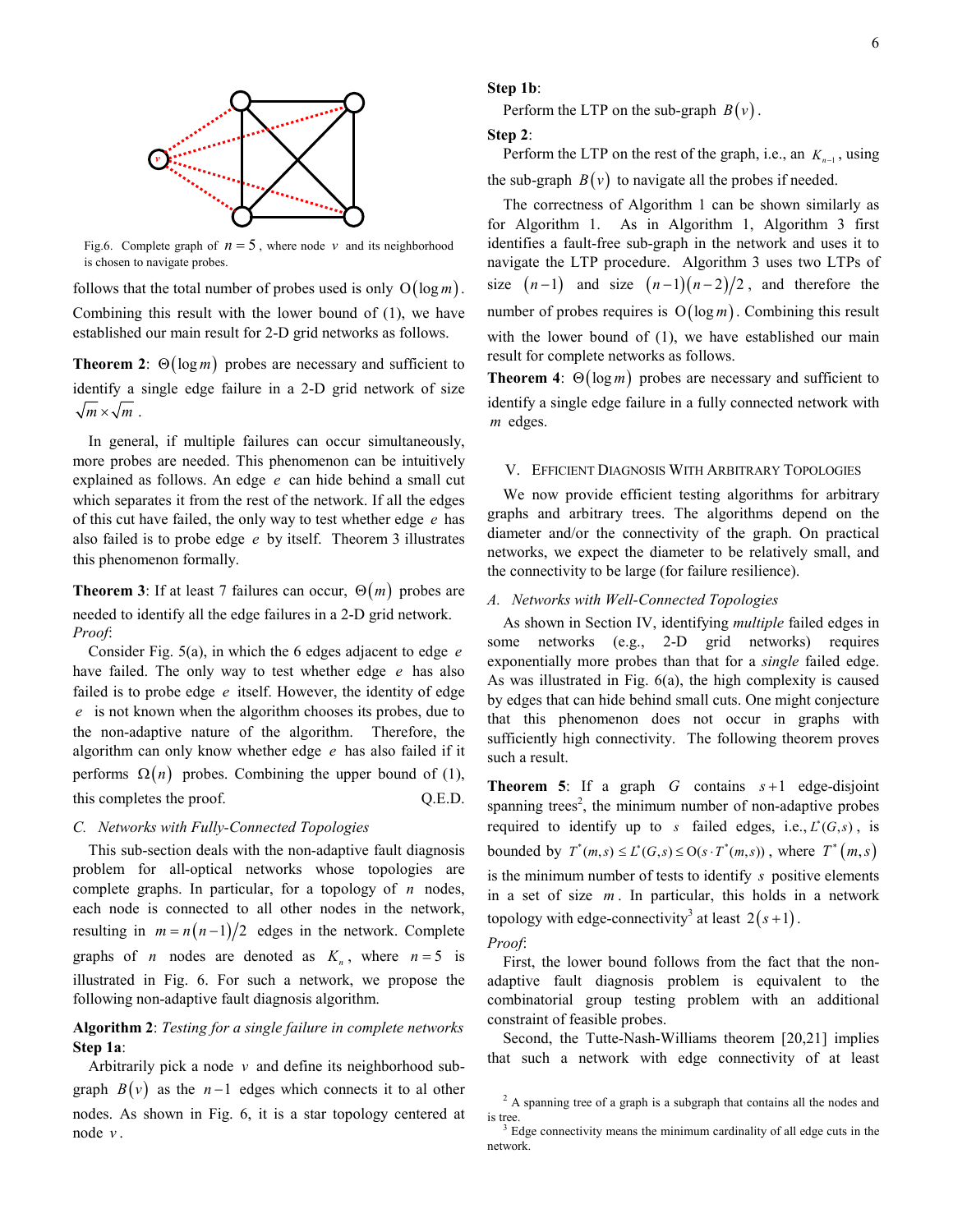

Fig. 7. (a) A 2-D torus of 4x4; (b) two edge-disjoint spanning trees contained in the 2-D torus.

 $2(s+1)$  has at least  $s+1$  edge-disjoint spanning trees. It follows that, at least one of the spanning trees, call it  $G_T$ , contains no edge failures. A single probe suffices to test if all edges of a tree are intact, therefore we can identify  $G_T$  using only  $s+1$  probes. For every non-tree edge  $\{u, v\}$ , we create a virtual node v' and replace  $\{u, v\}$  with  $\{u, v'\}$ . After this transformation, all non-tree edges are at the bottom of  $G_T$ , i.e., they have height zero.

We now think of these non-trees edges as the elements to be tested, and we can use any CGT algorithm to do so. Pick a root for  $G_T$  arbitrarily; we think of the CGT algorithm as running at this root node. By our choice of  $G_T$ , the path from the root to each of the non-tree edges contains no failures. The CGT algorithm produces a sequence of tests, each of which specifies a set of elements to test. For each such set, we send a probe from the root node which traverses the tree and visits only the non-tree edges in the specified set. Therefore a probe fails if and only if one of the elements in the corresponding CGT test has failed. The results of these probes are returned to the CGT algorithm, and it identifies the failed edges.

To summarize, the optimal non-adaptive CGT algorithm can be applied to the set of non-tree edges, using the edges of  $G<sub>T</sub>$ to navigate from the root to the non-tree edges. This approach use  $O(T^*(m, s))$  probes. Since we have to perform these tests for all  $s+1$  trees,  $O(s \cdot T^*(m, s))$  probes are sufficient.

Q.E.D.

We now illustrate this theorem by comparing it to our earlier results. A 2-D grid network has edge-connectivity 2, since the corner nodes have degree only 2. Therefore Theorem 5 provides no results for 2-D grids. On the other hand, consider a 2-D torus, i.e., a grid in which the edges wrap around. Such a graph is shown in Fig. 7(a). Any 2-D torus has edge connectivity 4, so it has two disjoint spanning trees. An example of two spanning trees in a 2-D torus is shown in Fig. 7(b). As a consequence of Theorem 5, we have the following two corollaries.

**Corollary 1**: In a 2-D torus with m edges,  $\Theta(\log m)$  probes are sufficient to identify up a single edge failure.

Corollary 2: In a complete (i.e., fully connected) network with *n* nodes,  $O(s \cdot T^*(m, s))$  probes are sufficient to identify up to  $s \leq (n-3)/2$  failed edges.

Theorem 5 also suggests the following general paradigm for applying classical CGT procedures (such as LTP) to problems on graphs:

#### Preprocessing:

- 1. Identify  $s+1$  edge-disjoint connected subgraphs. Each subgraph will be used in turn as a "hub" to reach the edges of the graph outside itself.
- 2. For each hub, use a CGT algorithm to generate tests for the set of edges outside it.

#### Probing the network non-adaptively:

- 3. For each hub, verify that its edges are intact.
- 4. For each hub, each test from Step 2 is implemented by a permissible probe as follows: the probe traverses the interior of the hub, and steps out only onto the neighboring edges that are to be group-tested. Note that, assuming the hub is intact, the probe fails if and only if one of the edges to be tested has failed.

#### Diagnosis:

- 5. Since there are at most s failures and  $s+1$  edge-disjoint hubs, at least one contains no failed edge. Such a hub can be identified based on the results of Step 3. All other hubs are ignored by the diagnosis algorithm.
- 6. Run the CGT algorithm on the results of Step 4 for the good hub, thus identifying all failed edges.

It can be seen that Algorithm 2 is a special case of this general procedure with  $s = 1$ . Similar fault diagnosis algorithms can be designed for other regular networks of degree d.

#### B. Networks with Tree Topologies

We now look at all-optical networks with tree topologies, and obtain bounds in terms of the diameter<sup>4</sup>. Note that depth, the most commonly used measure for trees, is within a factor of 2 of the diameter, for any choice of a root.

**Theorem 7:** For any tree  $G<sup>T</sup>$ , when  $s = 1$ , we have:

$$
\Omega(D + \log n) \le L^*(G^T, 1) \le \min\left\{\frac{\mathcal{O}(D \cdot \log n)}{\mathcal{O}(D + \log^2 n)}\right\},\tag{3}
$$

where D is the diameter of the graph  $G<sup>T</sup>$ .

Proof of Theorem 7 is given in Appendix B.

#### C. Networks with Arbitrary Topologies

In this sub-section, we address the fault diagnosis problem for networks with arbitrary topologies. The main result is summarized as follows.

**Theorem 8:** If a graph  $G$  contains  $s$  edge-disjoint spanning trees  $T_1, ..., T_s$ , the minimum number of non-adaptive probes to identify up to  $s$  failed edges is upper bound by

<sup>&</sup>lt;sup>4</sup> The diameter of a graph is the maximum shortest distance between any two nodes in the graph.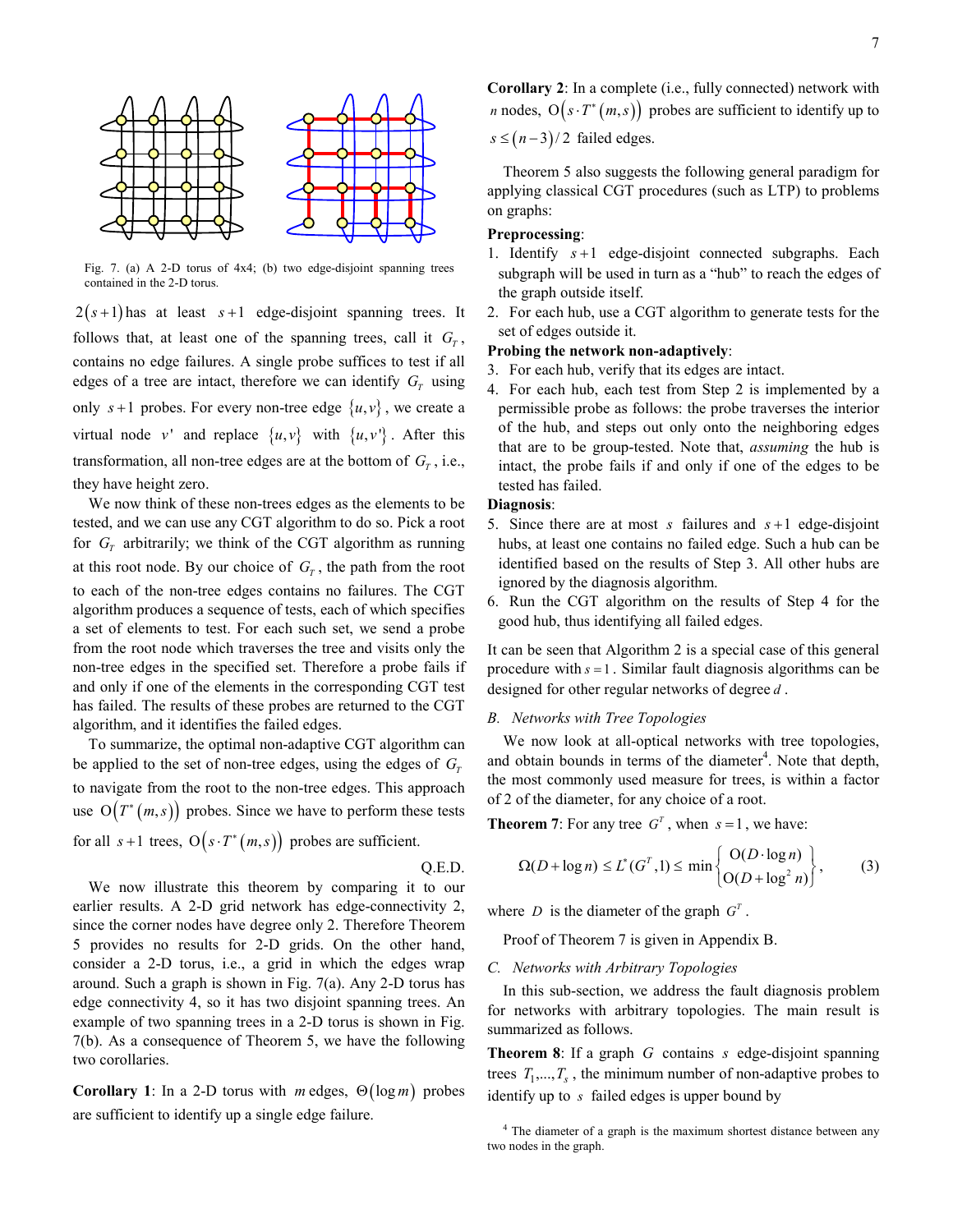$$
L^*(G, s) \le O\bigg(s \cdot T^*(m, s) + \sum_{i=1}^s L^*(T_i, s = 1)\bigg). \tag{4}
$$

Proof:

For each chosen spanning tree, we perform the following probes independently:

- 1. Probe the entire spanning tree;
- 2. Assuming there is exactly one failure in the edges of the spanning tree, use  $L^*(T_i, s = 1)$  probes to find the failure;
- 3. Assuming there is no failure inside the spanning tree, use it as a hub to diagnose at most s failures among the remaining edges. This needs  $T^*(m, s)$  probes.

The diagnosis algorithm proceeds as follows. If one of the spanning trees contains no failure (as seen from Step 1), the information gathered in Step 3 for this spanning tree will solve the problem. Otherwise, each tree contains exactly one failed edge. Step 2 identifies a unique failed edge inside each spanning tree.  $Q.E.D.$ 

Theorem 8 implies an upper bound for arbitrary graphs as follows.

**Corollary 3**: For an arbitrary graph  $G$  and  $s = 1$ , we have:

$$
L^*(G,1) \leq \mathrm{O}(D + \log^2 n) \,,\tag{5}
$$

where  $D$  is the diameter of the graph. Proof:

Choose as a spanning tree a shortest path tree from an arbitrary starting node. This guarantees that the depth of the tree is at most the diameter of G . It follows from Theorem 7 that  $L^*(T_i, s = 1) = O(D + \log^2 n)$  and from the LTP that  $T^*(m, s = 1) = \log n$ . Q.E.D.

#### VI. CONCLUSION

In this paper, we have considered the fault diagnosis problem for all-optical networks. We focused on the proactive fault diagnosis framework, in which a set of probes are sent along lightpaths to test whether they have failed; the network failure pattern is identified using the results of the probes. We proposed a non-adaptive probing design, due to its asynchronous nature and ease of implementation. The key objective of our design is to minimize the number of probes sent, in order to minimize the total hardware cost.

The non-adaptive fault diagnosis problem for all-optical networks is equivalent to the combinatorial group testing problem over graphs. In the latter problem, probes can only be sent over walks over the graph, and therefore such probes correspond to lightpaths in all-optical networks. In this framework, we developed efficient fault diagnosis algorithms for different classes of network topologies, and obtained upper and/or lower bounds on the number of non-adaptive probes needed. The non-adaptive fault diagnosis algorithms that we proposed share a common theme: a fault-free sub-graph should be identified in the network and serve as a hub to navigate other necessary probes to diagnose failures in the network.

Although this research was presented in the context of alloptical networks, we believe that our methods based on combinatorial group testing on graphs can be employed in other network contexts to solve fault diagnosis problems. Moreover, we would like to investigate the non-adaptive fault diagnosis problem under probabilistic failure model from an information theoretic perspective.

#### **APPENDIX**

#### A. Correctness of Algorithm 1

The correctness of Algorithm 1 can be established as follows.

- Suppose that the edge failure happens on column 1. This fact will be uncovered in Step 1a. The edges in all other columns and in all rows are intact, and therefore it is valid to use them for navigation in Step 1b. It follows that Step 1b correctly performs the GTP on the edges of column 1 and identifies the edge failure.
- Suppose that the edge failure happens on row 1. A similar argument shows that Step 2 identifies the edge failure.
- Suppose that the edge failure happens on the  $i<sup>th</sup>$  edge in row  $j \ge 2$ . All column edges are intact, and can be used to navigate in Step 3a. It follows that Step 3a correctly performs the GTP on all rows and identify the row containing the edge failure. The edges of row 1 are intact, and can be used for navigation in Step 3b to identify the edge failure.
- Suppose that the edge failure happens on the  $i<sup>th</sup>$  edge in column  $j \ge 2$ . A similar argument shows that Step 4 identifies the edge.

## B. Proof of Theorem 7 for Tree Topologies

For the proof, we fix an arbitrary root. First consider the lower bound. The  $Ω(lg n)$  bound is inherited from the CGT lower bound of (1). The  $\Omega(D)$  bound follows from the lower bound for linear networks of Theorem 2, as follows. We can concentrate just the path from the root to the deepest leaf, which has length at least  $D/2$ . By truncating every probe to its intersection with this path, we obtain a solution to the problem on the path (a linear network).

We now show the upper bound of  $O(D \cdot \lg n)$ . This dominates in the case of trees of sub-logarithmic depth (which necessarily have high degree). The strategy is quite simple. For each depth  $d \in [0, D - 1]$ , we do the following:

- 1. Probe the subtree containing the root and all nodes up to depth  $d$ .
- 2. Assuming that the failed edge is at that level  $d+1$ , use the subtree of depth d as a hub to test nodes at depth  $d+1$ .

The diagnosis algorithm first looks at probes of type 1, and determines the level at which the failure occurred. Then, it uses the probes of type 2 made at the relevant level.

The problem with this direct approach is that it involves a